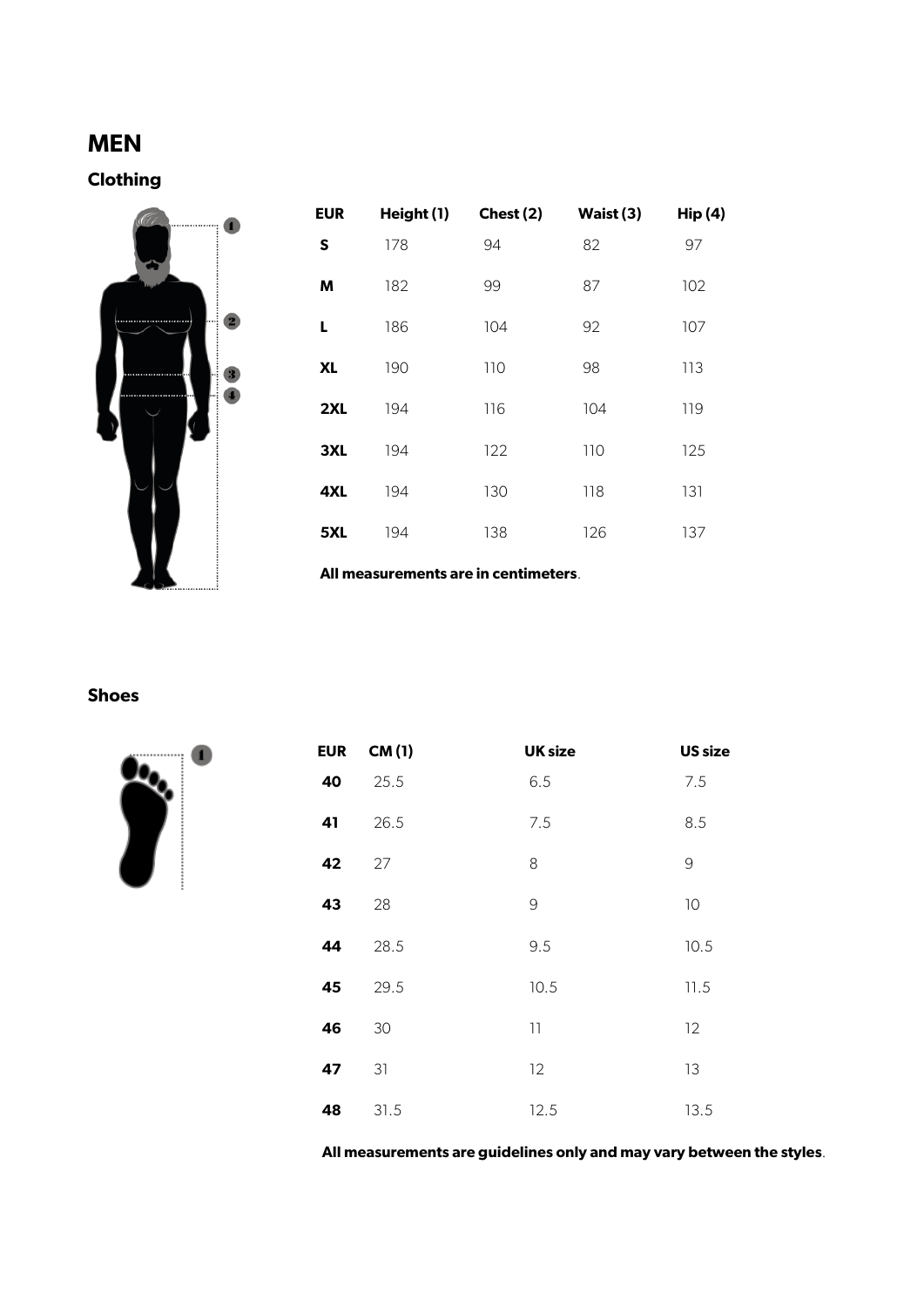# **Socks**

#### **Regular and football**

| <b>Size</b> | <b>EUR</b> (shoe size) |
|-------------|------------------------|
| 6           | 28-31                  |
| 8           | 32-35                  |
| 10          | $36 - 40$              |
| 12          | $41 - 45$              |
| 14          | 46-48                  |

# **All measurements are guidelines only and may vary between the styles.**

#### **Compression socks**

| Size           | $CM(*)$ |
|----------------|---------|
| ı              | 25-31   |
| $\overline{2}$ | 32-38   |
| 3              | 39-44   |
| 4              | 45-50   |

**\*Measurement around calf**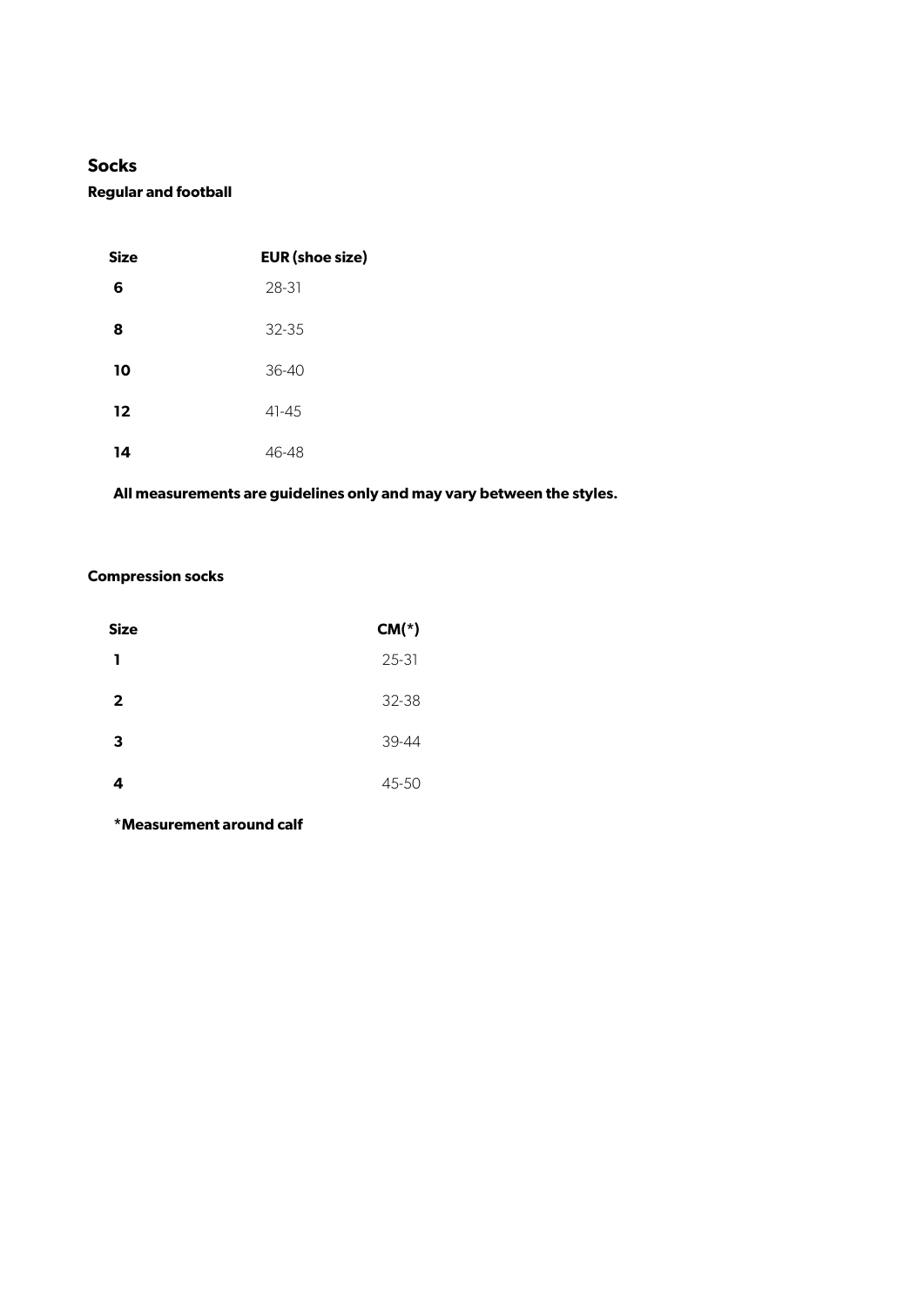# **WOMEN**

**Clothing**

|               | EUR Height (1) | Chest (2)                            | Waist (3) | Hip(4) |
|---------------|----------------|--------------------------------------|-----------|--------|
| <br><b>XS</b> | 167            | 84                                   | 68        | 92     |
| S             | 170            | 88                                   | 72        | 96     |
| M             | 173            | 92                                   | 76        | 100    |
| <br>L         | 176            | 96                                   | 80        | 104    |
| XL            | 179            | 101                                  | 85        | 109    |
|               | <b>2XL</b> 182 | 107                                  | 91        | 115    |
|               | 3XL 182        | 113                                  | 97        | 121    |
|               |                | All measurements are in centimeters. |           |        |

#### **Footwear**



| <b>EUR</b> | CM(1) | UK             | <b>US</b>     |
|------------|-------|----------------|---------------|
| 36         | 22.5  | 3.5            | 5             |
| 37         | 23    | $\overline{4}$ | 5.5           |
| 38         | 24    | 5              | 6.5           |
| 39         | 25    | 6              | 7.5           |
| 40         | 25.5  | 6.5            | 8             |
| 41         | 26.5  | 7.5            | $\mathcal{G}$ |
| 42         | 27    | 8              | 9.5           |

**Measurements are guidelines only and may vary between the models**.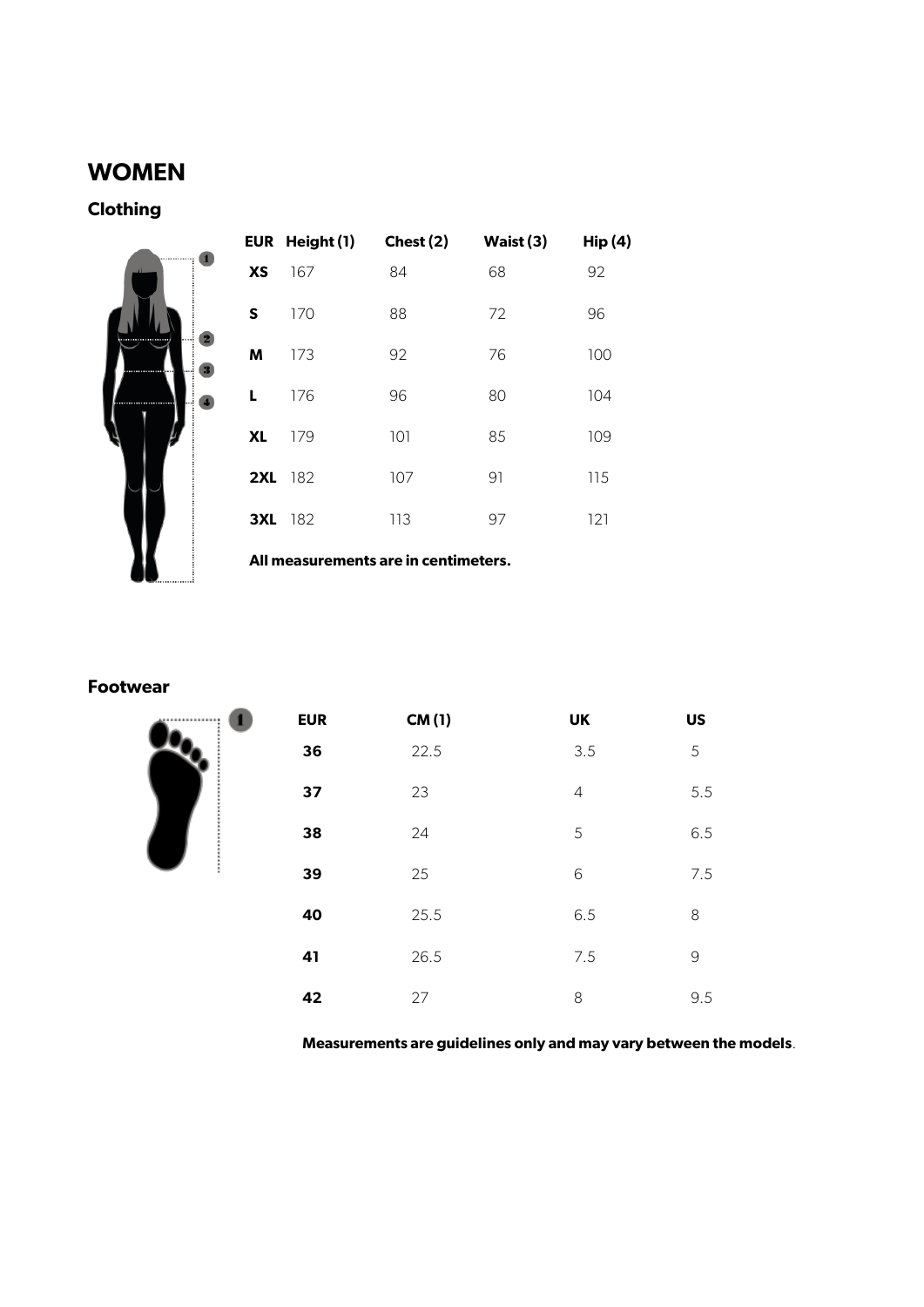### **Socks**

**Regular and football**

| <b>Size</b> | <b>EUR</b> (shoe size) |
|-------------|------------------------|
| 6           | 28-31                  |
| 8           | $32 - 35$              |
| 10          | $36 - 40$              |
| 12          | $41 - 45$              |
| 14          | 46-48                  |

# **All measurements are guidelines only and may vary between the styles.**

#### **Compression socks**

| <b>Size</b>             | $CM(*)$ |
|-------------------------|---------|
| п.                      | 25-31   |
| $\overline{\mathbf{2}}$ | 32-38   |
| 3                       | 39-40   |
| 4                       | 45-50   |

**\*Measurement around calf**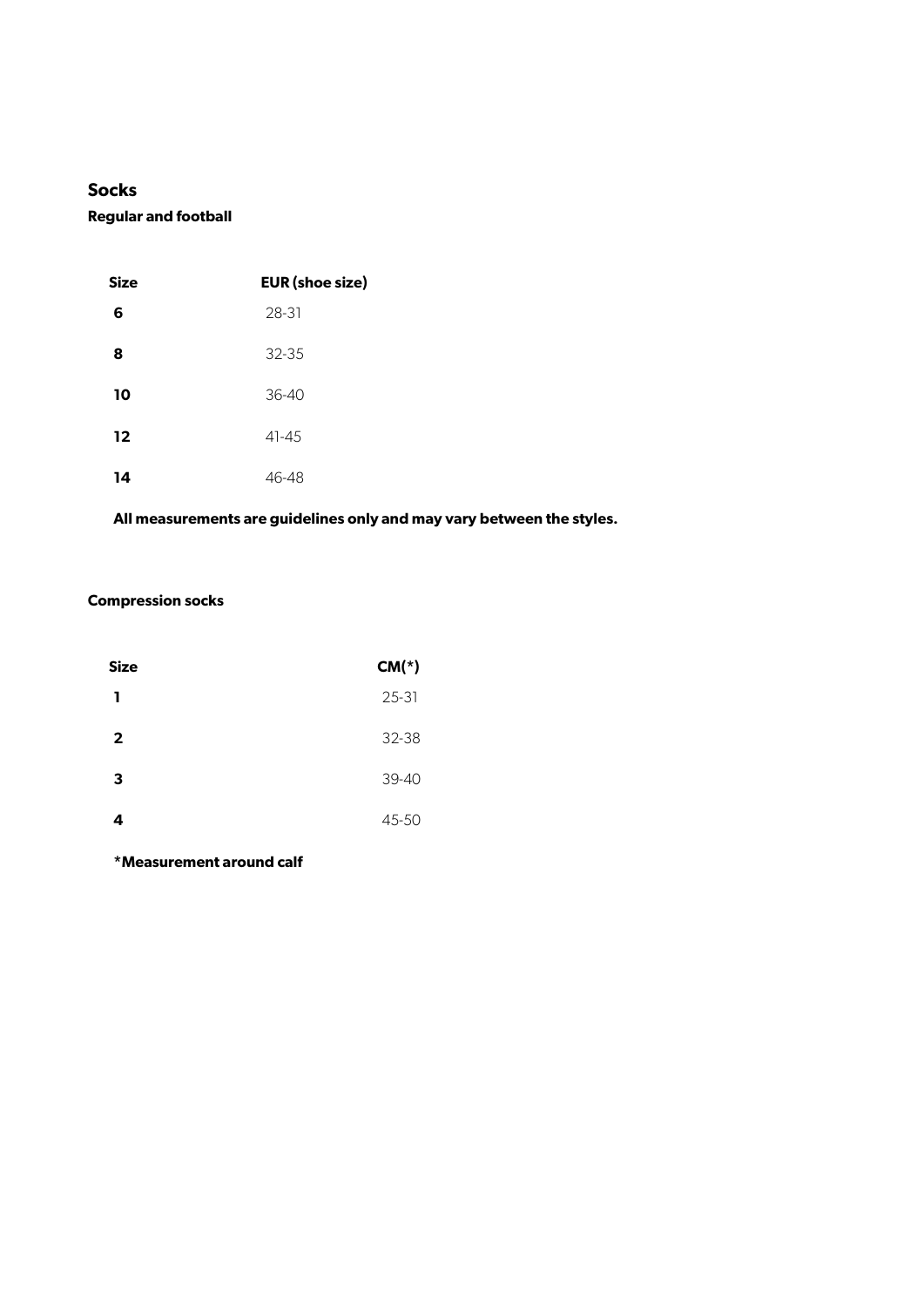# **KIDS**

**Clothing** 



|     | Size Age     | Height (1) | Chest (2) | Waist (3) | Hip(4) |
|-----|--------------|------------|-----------|-----------|--------|
| 44  | Premature    | 44         | 37        | 37        | 37     |
| 50  | 0 months     | 50         | 39        | 39        | 39     |
| 56  | 0-1 months   | 56         | 41        | 41        | 41     |
| 62  | 2-4 months   | 62         | 43        | 43        | 43     |
| 68  | 4-6 months   | 68         | 45        | 45        | 45     |
| 74  | 6-9 months   | 74         | 47        | 47        | 47     |
| 80  | 9-12 months  | 80         | 49        | 49        | 49     |
| 86  | 15-18 months | 86         | 51        | 51        | 51     |
| 92  | 2 years      | 92         | 53        | 53        | 53     |
| 98  | 3 years      | 98         | 55        | 55        | 55     |
| 104 | 4 years      | 104        | 57        | 54        | 58     |
| 110 | 5 years      | 110        | 59        | 56        | 61     |
| 116 | 6 years      | 116        | 61        | 58        | 64     |
| 122 | 7 years      | 122        | 64        | 60        | 67     |
| 128 | 8 years      | 128        | 67        | 61.5      | 70     |
| 134 | 9 years      | 134        | 70        | 63        | 73     |
|     | 140 10 years | 140        | 73        | 64.5      | 76     |
| 146 | 11 years     | 146        | 76        | 66        | 79     |
| 152 | 12 years     | 152        | 79        | 67.5      | 82     |
| 164 | 14 years     | 164        | 83        | 70.5      | 87     |
| 176 | 16 years     | 176        | 88        | 73.5      | 92     |

**All measurements are in centimeters. They can vary and are only meant as guidance.**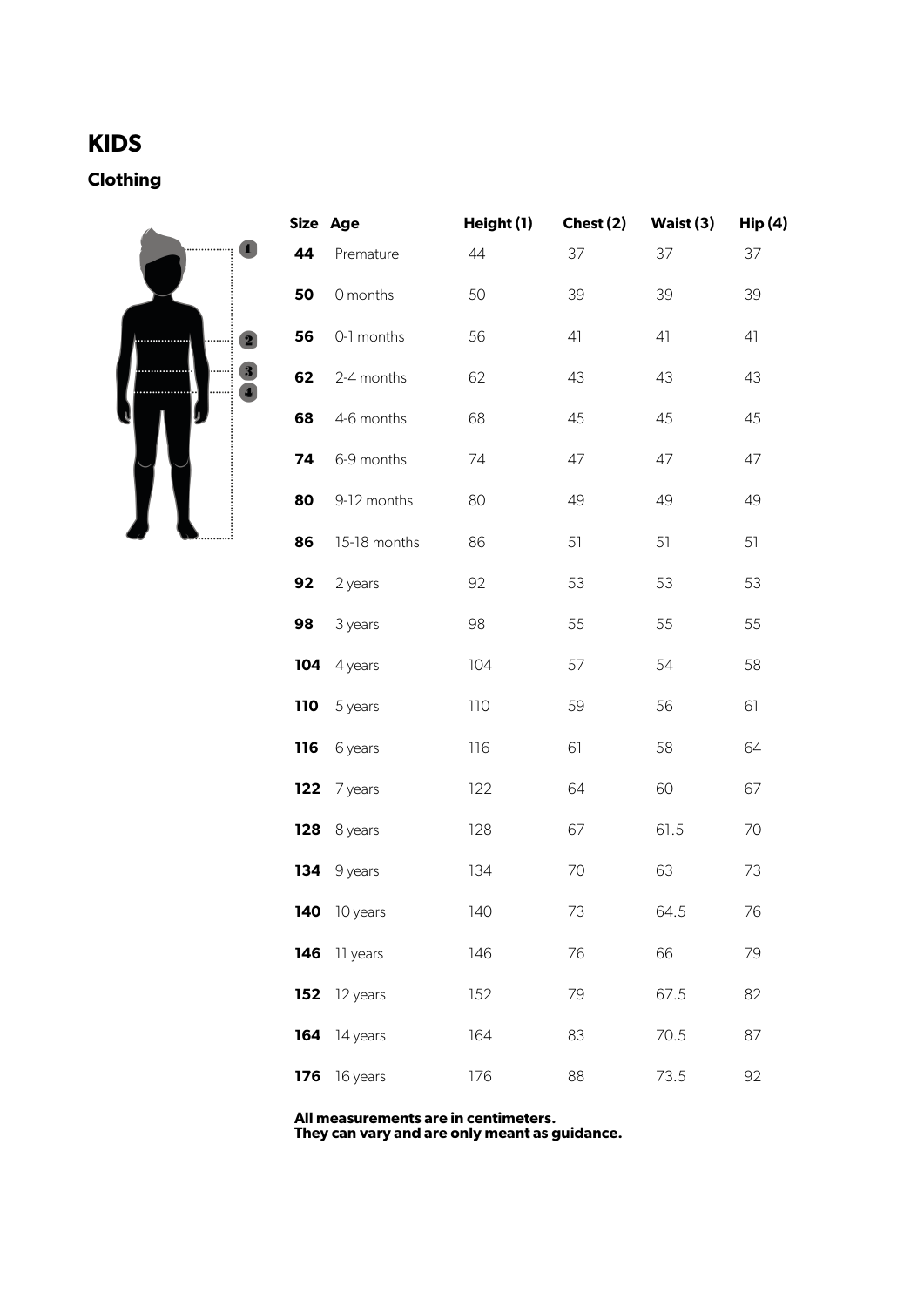#### **Footwear**



| <b>EUR</b>        | $CM *$           | UK                         | US               |
|-------------------|------------------|----------------------------|------------------|
| $\boldsymbol{18}$ | 10.5             | 3.5                        | $\overline{2}$   |
| $19$              | $\bar{1}\bar{1}$ | $\overline{4}$             | $\mathfrak{Z}$   |
| 20                | 12               | 4.5                        | $\sqrt{4}$       |
| 21                | 12.5             | 5.5                        | 5                |
| 22                | $13\,$           | 6                          | $6\phantom{a}$   |
| 23                | $\vert 4$        | $\overline{7}$             | $\overline{7}$   |
| 24                | 14.5             | $7.5\,$                    | $\,8\,$          |
| $25\phantom{.0}$  | 15.5             | $\,8\,$                    | $\mathsf 9$      |
| 26                | $16\,$           | $\,8\,$                    | 9.5              |
| 27                | 16.5             | $\overline{9}$             | $10$             |
| 28                | $17\,$           | 10                         | $\bar{1}\bar{1}$ |
| 29                | 17.5             | $\ensuremath{\mathsf{11}}$ | 12               |
| 30                | $18\,$           | $11.5$                     | 12.5             |
| 31                | 19               | 12                         | $13\,$           |
| 32                | 20               | 13                         | $\bar{1}$        |
| 33                | 21               | $\mathbb{I}$               | $\sqrt{2}$       |
| 34                | 21.5             | $\overline{2}$             | $2.5\,$          |
| 35                | 22               | 2.5                        | 3.5              |
| 36                | 22.5             | 3.5                        | 4.5              |
| 37                | 23               | $\overline{4}$             | 5                |
| 38                | 24               | 5                          | $\,$ 6 $\,$      |

**\* Measurements are guidelines only and may vary between the models.**

**The indicated sizes do not include growing room. We recommend allowing 1 to 1.5 cm for growing room.**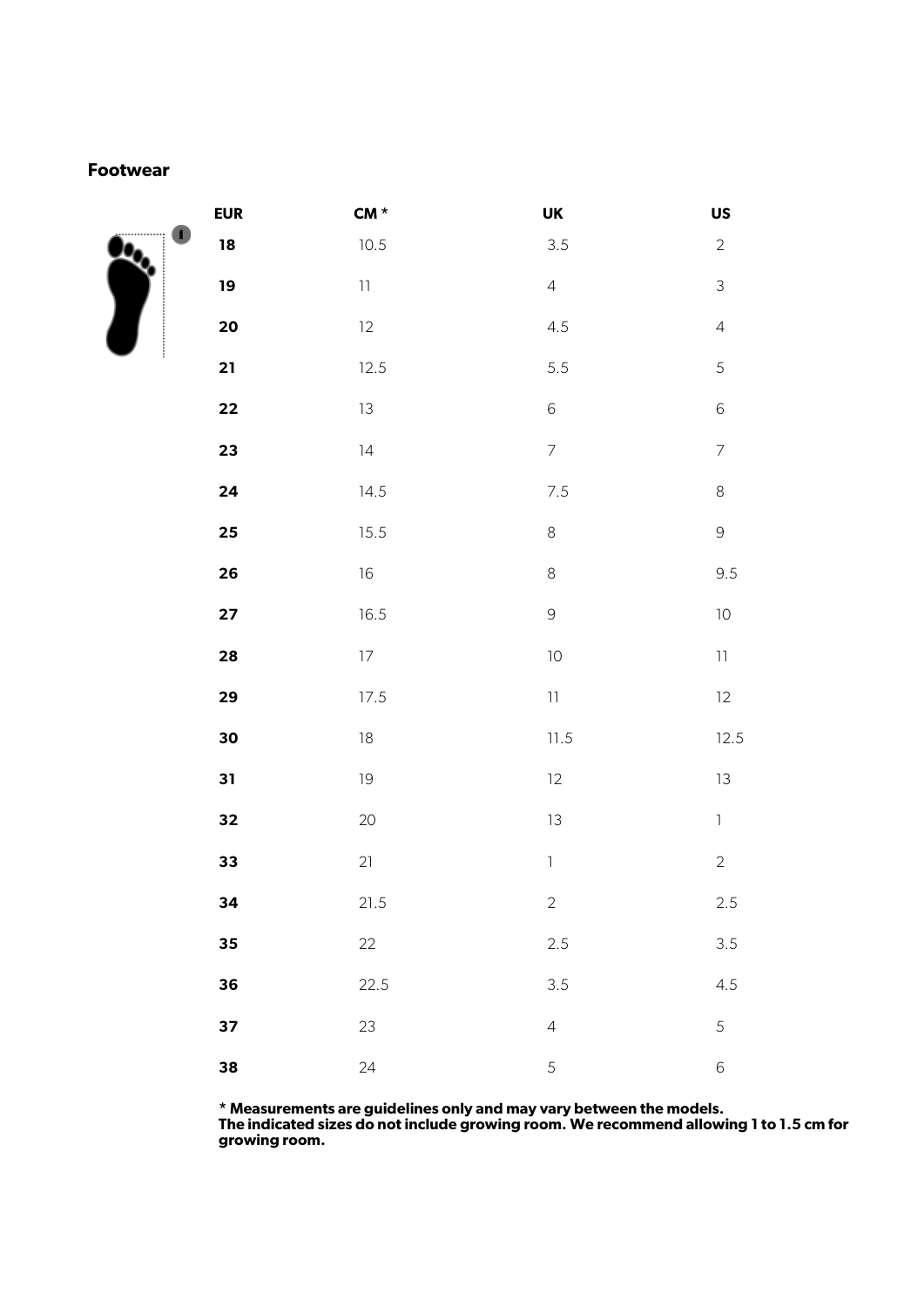## **Accessories**

#### **Hats**

| Age         | Size*     |
|-------------|-----------|
| $0-1$ month | 38-40     |
| 2-4 months  | 42-44     |
| 6-12 months | 46-48     |
| 2-4 years   | 50-52     |
| 4-8 years   | 52-54     |
| 8 years     | $54 - 56$ |

**\*The sizes refer to head circumference, which is measured at forehead. The sizes are guidelines only.**

#### **Mittens and gloves**

| Age         | Size (mittens) Size (gloves) |       |
|-------------|------------------------------|-------|
| 0-2 years   | $O-2$                        | -     |
| 3-5 years   | $2 - 4$                      | 4     |
| 6-9 years   | $6 - 8$                      | 6-8   |
| 10-12 years | -                            | 10-12 |

**The sizes are guidelines only**.